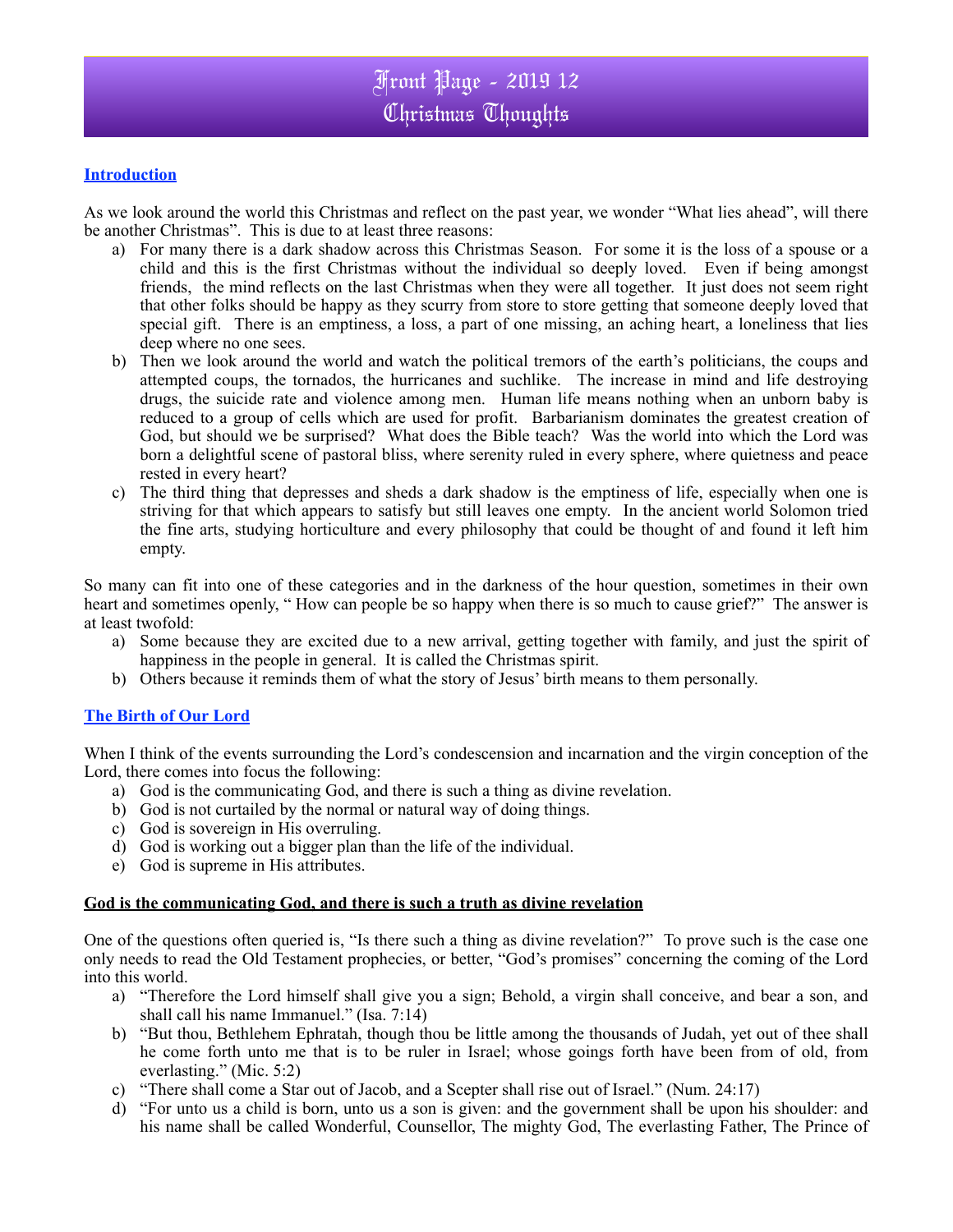# Front Page - 2019 12 Christmas Thoughts

Peace. Of the increase of his government and peace there shall be no end, upon the throne of David, and upon his kingdom, to order it, and to establish it with judgment and with justice from henceforth even for ever. The zeal of the LORD of hosts will perform this" (Isa. 9:6-7). Add to this the angel's words to Mary and Joseph:

- i) To Mary: "And the angel said unto her, Fear not, Mary: for thou hast found favour with God. And, behold, thou shalt conceive in thy womb, and bring forth a son, and shalt call his name JESUS" (Lk. 1:30, 31).
- ii) To Joseph: The angel said, "Arise, and take the young child and his mother, and flee into Egypt, and be thou there until I bring thee word: for Herod will seek the young child to destroy him" (Matt. 2:13).

#### **God is not curtailed by the normal or natural way of doing things.**

Throughout humanity's history God has done some miraculous things regarding the conception of a baby. The natural way is by the joining of male and female and to replenish the earth as God commanded (Gen. 1:28). But, when dealing with the God with whom "all things are possible" (Matt. 19:26), and of whom the question was asked, "Is any thing too hard for the LORD?" (Gen. 18:14), God is not restricted to "the normal". One has only to read the scriptures and observe that God created Adam, and in doing so He made a man without a woman, (Gen. 1:27). He made a woman (Eve) without intimacy with a man (Gen. 2:22); in Isaac He caused Sarah to conceive when she and Abraham were both physically past age (Gen. 21:2); in Rachel (Gen. 29:31, compare ch. 30:22) and Hannah he caused them to give birth when they were both barren (1 Sam. 1:5; compare verse 20). Since God can raise life from dead parents, can He not cause a virgin to conceive and as such give birth to a baby? Adam did not know his wife until after the baby was born. We read the wonder of the conception and the words to Joseph, "for that which is conceived in her is of the Holy Ghost" (Matt. 1:20).

We have the God who can do the impossible and no matter how dark my present hour is, God can bring light, hope and joy again. Many years ago in one of my darkest hours I heard a lady sing a most wonderful hymn:

> You may be down and feel like God has somehow forgotten That you are faced with circumstances you can't get through, But now it seems that there's no way out, and you're going under God's proven time and time again, He'll take care of you. He'll do it again, He'll do it again If you'll just take a look at where you are now and where you've been Well hasn't He always come through for you? He's the same now as then, you may not know how You may not know when, but He'll do it again.

Thank God He is not restricted to the normal way of doing things.

#### **God is sovereign in His overruling**

A decree was given, and notice the wording of Dr. Luke, a man who had to be precise in his profession. "And it came to pass in those days, that there went out a decree from Caesar Augustus, that all the world should be taxed (And this taxing was first made when Cyrenius was governor of Syria)" (Lk. 2:1, 2). The decree was made but not executed for some years. It is my understanding that a precise duration cannot be made, but there was a time difference. Why was there a duration from when the decree was made and actually executed? Simply because God had appointed a time for the birth of the Lord. Paul wrote, "When the fullness of the time was come, God sent forth His Son" (Gal. 4:4). The coming of the Lord into the world was not too early or a little bit early in God's timetable, but precisely perfect.

a) When the baby was born and brought into the temple it just so happened that, "And, behold, there was a man in Jerusalem, whose name was Simeon . . . . And he came by the Spirit into the temple: and